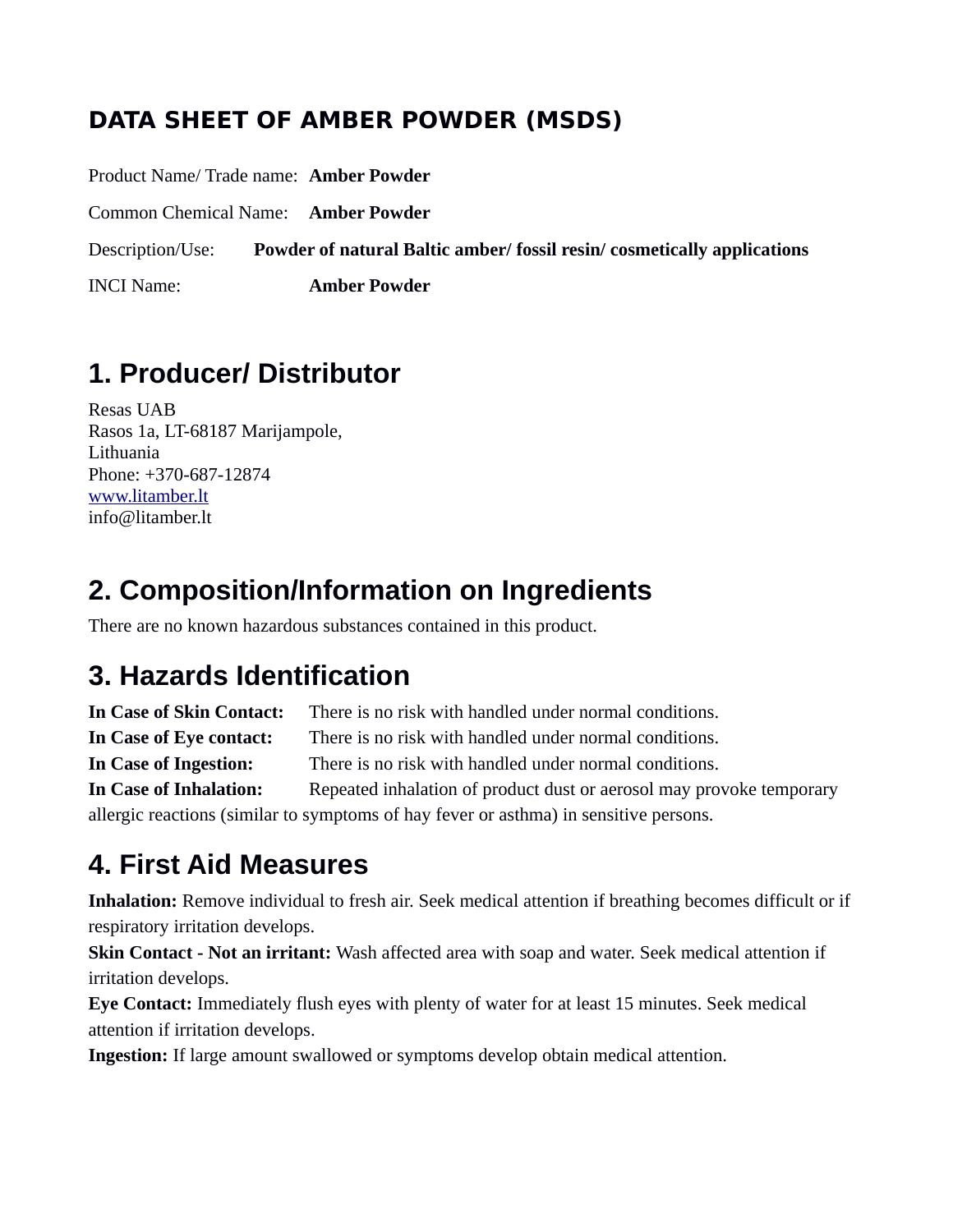## **5. Fire Fighting Measures**

**Extinguishing Media Suitable:** Water, dry chemical, alcohol type foam,  $CO<sup>2</sup>$ **Not suitable:** None **Special Firefighting Procedures:** None **Fire / Explosion Hazards:** None **Hazardous Thermal Decomposition Products:** None **Protection of Firefighters:** Use adequate eye and skin protection; wear suitable self-contained breathing apparatus.

#### **6. Accidental Release Measures**

**Personal Precautions:** None known

**Environmental Precautions:** None

**Methods of Cleanup:** Material is biodegradable and does not require special cleanup. Avoid raising dust. Provide suitable ventilation in the event of a large release

## **7. Handling and Storage**

**Handling:** No restrictions **Storage:** Store at room temperature. **Suitable Packaging materials:** Tightly sealed container. **Unsuitable Packaging Materials:** None

# **8. Exposure Controls/Personal Protection**

**Ventilation:** Additional ventilation beyond that of general exhaust is not normally required (MAK: Do not cross: 5 mg/m $^3$ ). **No exposure limits exist for the constituents of this product. Protective Equipment for Routine Use of Product Respiratory Protection:** Not needed **Skin Protection:** Wear suitable clothing, nothing special needed **Eye Protection:** Not normally needed. **Hand Protection:** Not normally needed

## **9. Physical and Chemical Properties**

**Physical State:** Powder **Color:** Beige – light brown **Odor Characteristic pH:** No data **Flash-point:** No data **Boiling Point:** No data **Freezing Point:** No data